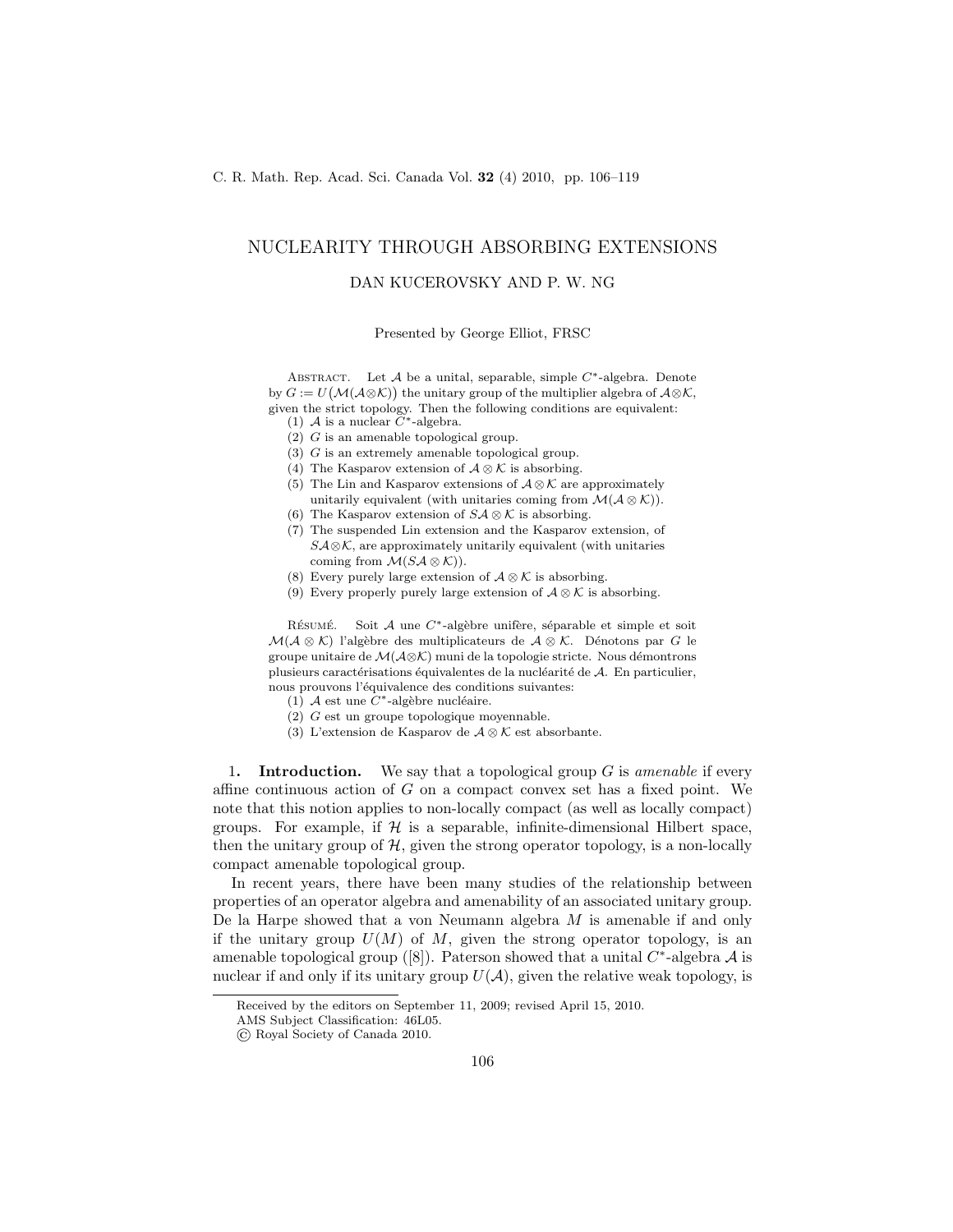amenable ([23]). (Giordano and Pestov have generalized these results in certain interesting directions related to the interesting property of extreme amenability (a very strong type of amenability). See [12] and [13].)

We note that the topological groups mentioned above are quite interesting since they often exhibit phenomena that never appear in the locally compact case. For example, consider the unitary group  $U(\mathcal{H})$  on a separable infinite dimensional Hilbert space  $\mathcal{H}$ , given the strong operator topology. By de la Harpe's result ([8]),  $U(\mathcal{H})$  is an amenable group (actually, it is extremely amenable!). But also by a result of Bekka  $([1]), U(\mathcal{H})$  has property T. This is rather interesting since, in the locally compact case, amenability and property  $T$  are opposite properties. Among other things, a locally compact group that is both amenable and has property T must be compact.

In this paper, we explore amenability for the unitary group of a multiplier algebra. The multiplier algebra  $\mathcal{M}(\mathcal{B})$  of a  $C^*$ -algebra  $\mathcal B$  is the largest  $C^*$ -algebra inside which the  $C^*$ -algebra  $\beta$  is an essential ideal. Naturally, it is a basic object in the extension theory of  $\beta$  (see, for example, [3] and [27]), and it plays an interesting role in a number of places (among other things, the classification program for simple nuclear  $C^*$ -algebras). Most interest is in the case that  $\beta$ is a stable  $C^*$ -algebra since this allows the class of extensions of  $\mathcal{B}$ , by a fixed C<sup>\*</sup>-algebra, to have a semigroup structure (leading, among other things, to KKtheory).

Multiplier algebras are also interesting from the point of view of the structure theory of  $C^*$ -algebras (for example, the question of whether an extension of a separable stable  $C^*$ -algebra by a separable stable  $C^*$ -algebra gives a stable extension algebra; see [19] and [22].) Among other things, if  $\mathcal{B}_1$  and  $\mathcal{B}_2$  are separable C<sup>\*</sup>-algebras such that  $\mathcal{M}(\mathcal{B}_1) \cong \mathcal{M}(\mathcal{B}_2)$  then  $\mathcal{B}_1 \cong \mathcal{B}_2$  ([2]).

Still another point of view is that the multiplier algebra  $\mathcal{M}(\mathcal{B})$  of a  $C^*$ -algebra  $\beta$  is similar to a von Neumann algebra (specifically, similar to the enveloping von Neumann algebra  $\mathcal{B}^{**}$  of  $\mathcal{B}$ ). Hence, it is natural to study the unitary group of  $\mathcal{M}(\mathcal{B})$  in analogy with (de la Harpe's work on) the unitary group of a von Neumann algebra.

Like von Neumann algebras, multiplier algebras have more than one interesting topology. The multiplier algebra  $\mathcal{M}(\mathcal{B})$  has a natural norm topology and another natural topology called the "strict topology". (The strict topology on  $\mathcal{M}(\mathcal{B})$  is given by the seminorms  $\{||\cdot||_b\}_{b\in\mathcal{B}}$  where for all  $m \in \mathcal{M}(\mathcal{B})$ ,  $\|m\|_b := \|mb\| + \|bm\|$ . Recall that  $\mathcal B$  is an ideal of  $\mathcal M(\mathcal B)$ .) The strict topology on  $\mathcal{M}(\mathcal{B})$  is similar to the ultrastrong<sup>\*</sup> topology on a von Neumann algebra. Indeed, in the case that  $\mathcal{B} = \mathcal{K}$ , the algebra of compact operators,  $\mathcal{M}(\mathcal{K}) = \mathbb{B}(\mathcal{H})$  and the strict topology is the ultrastrong<sup>\*</sup> topology on  $\mathbb{B}(H)$ . We note that on the unitary group of a von Neumann algebra, the ultrastrong, ultrastrong<sup>∗</sup> , strong and weak operator topologies and also the weak<sup>∗</sup> topology coincide. Hence, it is natural (and interesting from more than one point of view) to study the unitary group of  $\mathcal{M}(\mathcal{B})$ , given the strict topology.

We also note that if B is stable then the unitary group of  $\mathcal{M}(\mathcal{B})$  cannot be amenable in the norm topology. This is because a unital  $C^*$ -algebra whose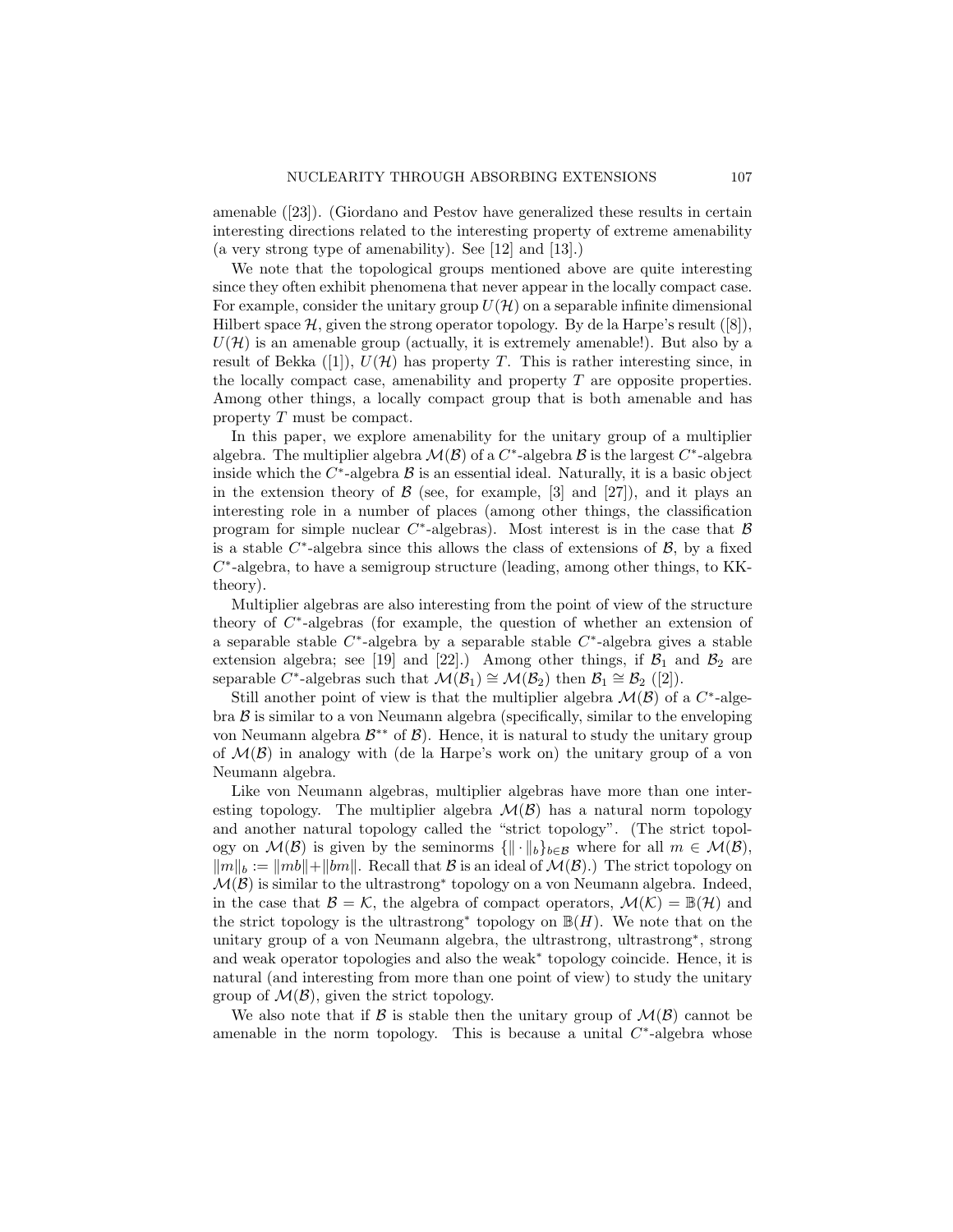unitary group is amenable in the norm topology must have a tracial state; but if  $\mathcal B$  is stable then  $\mathcal M(\mathcal B)$  must contain a unital copy of the Cuntz algebra  $O_2$  and hence  $\mathcal{M}(\mathcal{B})$  cannot have a tracial state.

Our first result in this paper is the following:

Theorem 1.1 (*cf.* Theorem 3.4). *Suppose that* A *is a simple, unital, separable*  $C^*$ -algebra. Then  $\mathcal A$  *is nuclear if and only if the unitary group of*  $\mathcal M(\mathcal A\otimes\mathcal K)$ *, given the strict topology, is amenable.*<sup>1</sup>

We note that the "if" direction of Theorem 1.1 follows from de la Harpe's (or Paterson's) result since the strict topology on  $\mathcal{M}(\mathcal{A}\otimes\mathcal{K})$  is stronger than the weak<sup>∗</sup> topology induced from  $(A \otimes \mathcal{K})^{**} \supseteq \mathcal{M}(\mathcal{A} \otimes \mathcal{K})$ . (See the proof of (b) implies (a) in Theorem 3.4.)

Another interesting notion for topological groups is the notion of extreme amenability. A topological group  $G$  is said to be extremely amenable if every continuous action of G on a compact Hausdorff topological space has a fixed point. This is a very strong notion of amenability. Indeed, it is so strong that no non-trivial locally compact group can be extremely amenable ([26]). However, Gromov and Milman showed that  $U(\mathcal{H})$  (the unitary group on a separable infinite dimensional Hilbert space, given the strong operator topology) is extremely amenable ([15]). Moreover, Giordano and Pestov have shown that many interesting non-locally compact groups (*e.g.*, the unitary group of an infinite-dimensional injective factor given the strong operator topology) also are extremely amenable  $([12], [13]).$ 

In this paper, we exhibit another large class of extremely amenable groups:

THEOREM 1.2 (*cf.* Theorem 3.4). Let  $A$  be a unital simple separable  $C^*$ *algebra.* Then A *is nuclear if and only if the unitary group of*  $\mathcal{M}(\mathcal{A}\otimes\mathcal{K})$ *, given the strict topology, is extremely amenable.*

Since we are dealing with multiplier algebras, there naturally are connections with the theory of extensions. In extension theory, an important class of extensions are the *absorbing extensions*. (Absorbing extensions are defined in Section 2. Separable  $C^*$ -algebras always have such extensions. See [25].) Absorbing extensions play an interesting role in a number of places. Among other things, they give a clean characterization of KK-theory ([18]). They are also useful in the classification program for simple nuclear  $C^*$ -algebras (*e.g.*, stable uniqueness

<sup>&</sup>lt;sup>1</sup>In Theorem 1.1, separability is required since we use the theory of absorbing extensions. See [3, Theorem 15.12.4] or [11, Theorem 6]. On the other hand, simplicity is not really needed in Theorem 1.1. Indeed, in Theorem 3.4, the equivalence of statements  $(a)$ ,  $(b)$ ,  $(c)$ ,  $(d)$  and  $(f)$ do not require simplicity of A. Simplicity is only required to ensure that the Lin extension is nuclearly absorbing. See, for example, [11, Theorem 17].

Also, in Theorem 1.1 (as well as Theorems 1.2, 1.3, 1.4 and 3.4) one can replace the unitality of A by the weaker assumption that A has a nonzero projection. This is to ensure that  $A \otimes \mathcal{K}$ has an approximate unit consisting of projections, which is an ingredient in the proof of the main result. (See the argument of Theorem 3.4.)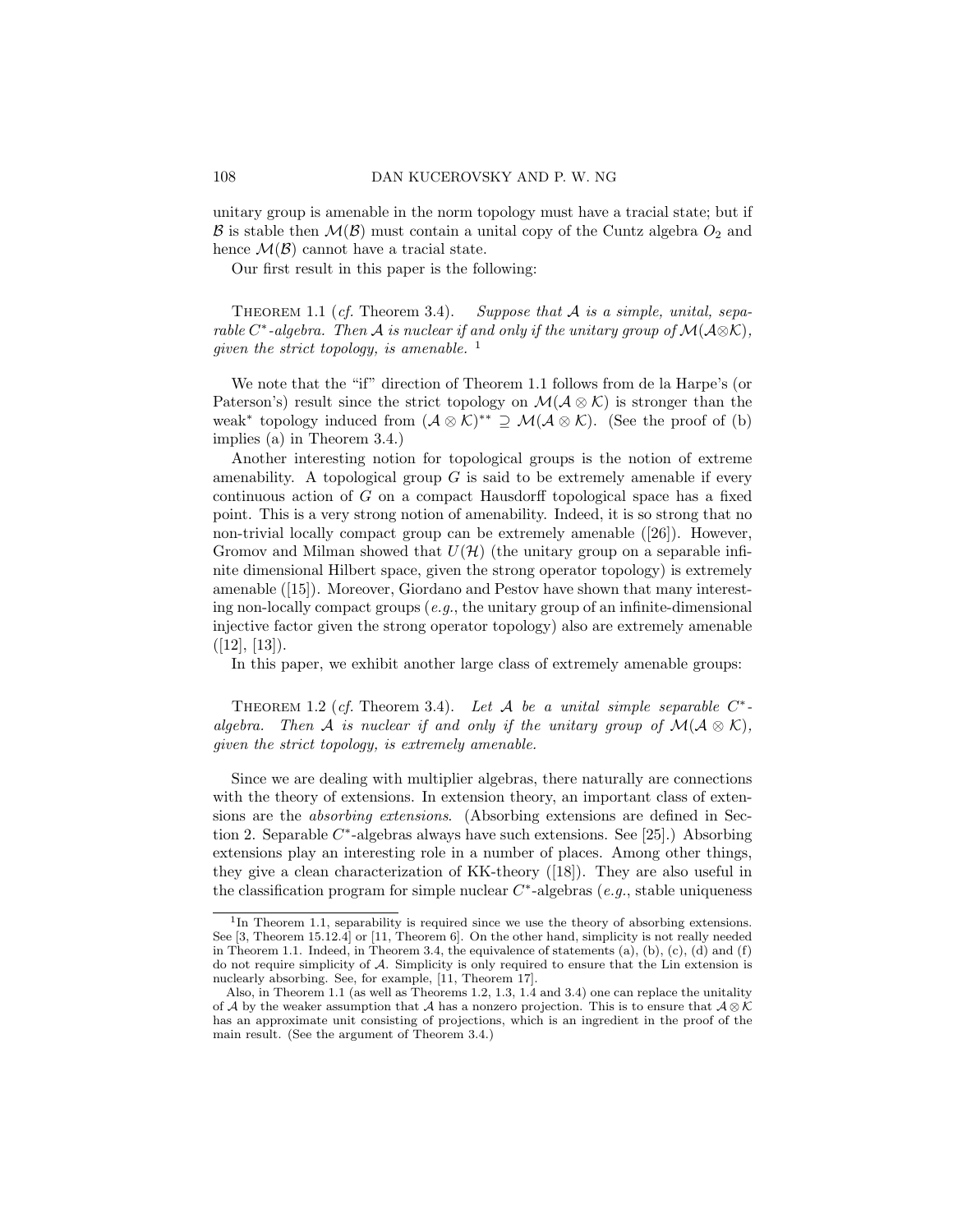theorems—see, for example, [6], [20] and [21]). Most recently, the theory of absorbing extensions has been shown to have even more direct connections to the structure theory of  $C^*$ -algebras (see [19]), and also the classification of interesting classes of C ∗ -algebras with unique nontrivial ideal (*e.g.*, C ∗ -algebras coming from certain dynamical systems (Matsumoto algebras associated to primitive aperiodic substitutional subshifts); see [4], [9], [22]).

Two classes of extensions which have been rather useful to classification theory and extension theory are Lin's extensions and Kasparov's extensions (the definitions are in the next section). These extensions are absorbing in the case that the relevant  $C^*$ -algebras are nuclear (see, for example, [6], [11], [20] and [21]). It turns out that even more is true:

THEOREM 1.3 (*cf.* Theorem 3.4). Let  $A$  be a simple, unital, separable  $C^*$ *algebra. Then the following conditions are equivalent:*

- (i) A *is a nuclear* C ∗ *-algebra.*
- (ii) *The Kasparov extension, of* A ⊗ K *by* A*, is absorbing.*
- (iii) *The Lin and Kasparov extensions, of* A⊗K *by* A*, are approximately unitarily equivalent, with unitaries coming from*  $\mathcal{M}(A \otimes \mathcal{K})$ .<sup>2</sup>

Finally, the previous results indicate that characterizations of absorbing extensions, for nuclear  $C^*$ -algebras, give characterizations of nuclearity using absorption. Among other things, nuclearity is equivalent to the existence of sufficiently many absorbing extensions. Combining the preceding result with work of Elliott and Kucerovsky  $([11])$ , we get the following result (definitions of terms given in Sections 2 and 4):

THEOREM 1.4 (*cf.* Theorem 4.2). Let  $A$  be a simple, unital, separable  $C^*$ *algebra. Then the following conditions are equivalent:*

- (i) A *is a nuclear* C ∗ *-algebra.*
- (ii) *Every purely large extension of* A ⊗ K *is absorbing.*
- (iii) *Every properly purely large extension of*  $A \otimes K$  *is absorbing.*

We end this introduction with the following question:

QUESTION 1.5. Let A be a unital separable simple nuclear  $C^*$ -algebra. Let  $G := U(\mathcal{M}(\mathcal{A} \otimes \mathcal{K}))$  denote the unitary group of the multiplier algebra of the *stabilization of* A*, with the strict topology. Then does* G *have property* T*?*

2. Absorbing extensions. In this section, we recall some basic facts about absorbing extensions. A nonunital extension  $\tau$  of a stable  $C^*$ -algebra B by a  $C^*$ -algebra A is said to be *absorbing* if  $\tau +_{BDF} \rho$  is equivalent to  $\tau$  for every trivial extension  $\rho$  of B by A. Here, the sum is the BDF-sum and equivalence is via unitaries coming from  $\mathcal{M}(\mathcal{B})$ . A unital extension  $\tau$  is said to be *absorbing* 

<sup>&</sup>lt;sup>2</sup>It is an interesting open question whether, for unital separable simple  $A$ , nuclearity of  $A$ is equivalent to the Lin extension of  $\mathcal{A} \otimes \mathcal{K}$  by  $\mathcal{A}$  being absorbing.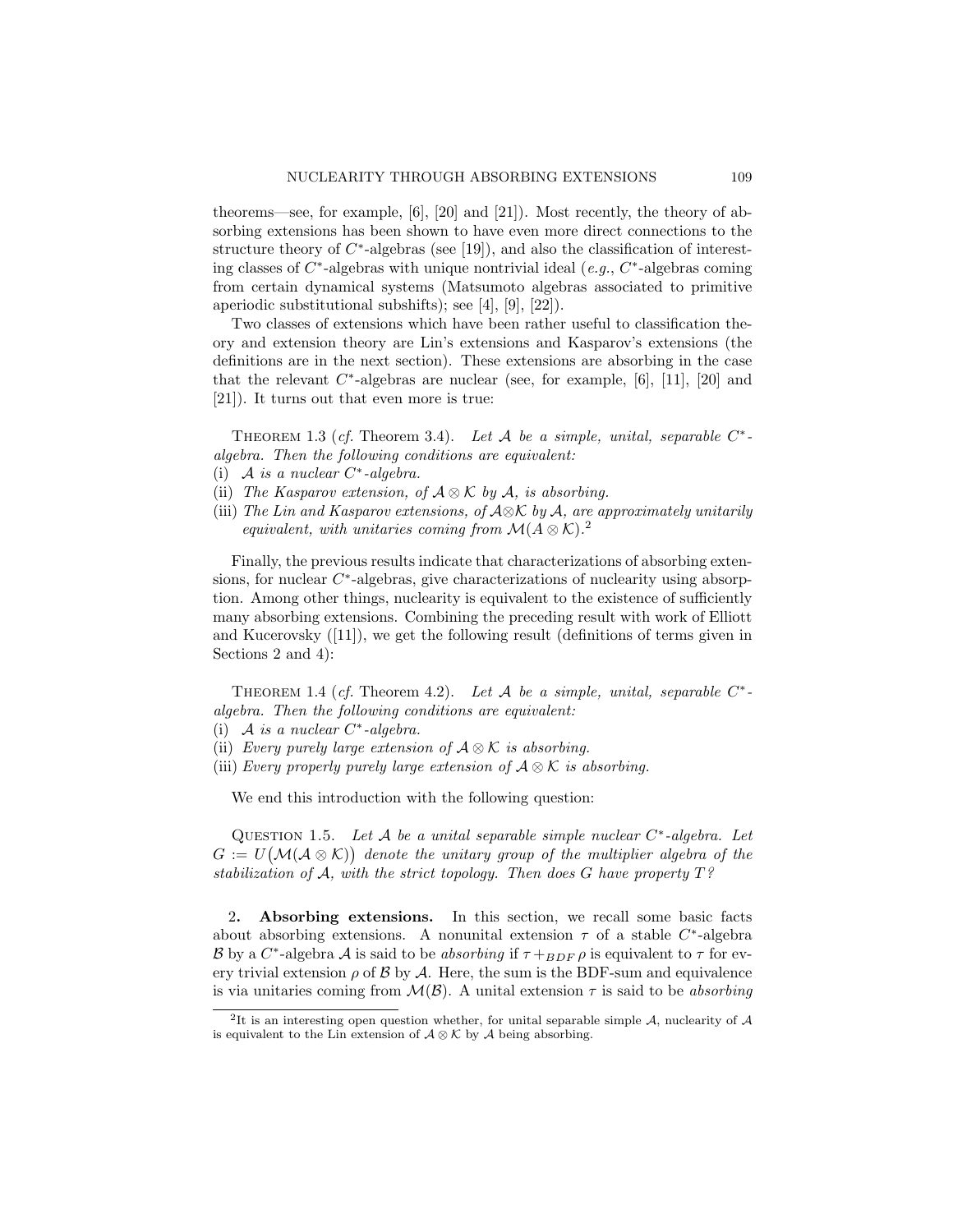if the same property holds, except that the trivial extensions  $\rho$  are restricted to those that have a lifting to a unital  $*$ -homomorphism from A to  $\mathcal{M}(\mathcal{B})$ .

We now recall some definitions from [11]. Recall that an extension  $0 \to \mathcal{B} \to$  $\mathcal{C} \to \mathcal{A} \to 0$  is *nuclearly trivial* if the splitting homomorphism  $\rho: \mathcal{A} \to \mathcal{C}$  can be chosen to be weakly nuclear as defined by Kirchberg in [17]: For every  $b \in \mathcal{B}$ , the map  $A \mapsto B \subseteq C : a \mapsto b\rho(a)b^*$  is nuclear. (Recall that a  $C^*$ -algebra map is nuclear if it factors approximately through finite-dimensional  $C^*$ -algebras, by means of completely positive contractions, in the sense of pointwise convergence in norm.) An (unital) extension of B by A is correspondingly called *nuclearly absorbing* if it absorbs every nuclearly trivial extension (with a unital lifting  $*$ homomorphism from A to  $\mathcal{M}(\mathcal{B})$  of B by A ([11]). Finally, we note that in the presence of nuclearity, absorbing is the same as nuclearly absorbing. More precisely (notation as above), if either  $A$  or  $B$  is a nuclear  $C^*$ -algebra then every nuclearly absorbing (unital) extension of  $\beta$  by  $\mathcal A$  is an absorbing (unital) extension of  $\beta$  by  $\mathcal{A}$ .

Absorbing extensions are interesting from more than one point of view. They give a clean characterization of KK-theory ([18]), and they have been useful for classification theory ([6], [20], [21]). More recently, there have been very direct connections with the structure of  $C^*$ -algebras ([19], [22]) as well as the classification of certain interesting nonsimple  $C^*$ -algebras—including purely infinite C ∗ -algebras with a unique nontrivial ideal and Matsumoto algebras associated with primitive aperiodic substitutional subshifts (see  $[4]$ ,  $[9]$  and  $[22]$ ).

For the purposes of this paper, we will only require the following result about trivial absorbing extensions, which is a generalization of Voiculescu's Theorem.

Theorem 2.1. *Let* B *be a separable stable* C ∗ *-algebra. Let* C *be a unital separable*  $C^*$ -algebra. Suppose that either  $\mathcal B$  or  $\mathcal C$  *is nuclear.* Let  $\phi, \psi \colon \mathcal C \to \mathcal M(\mathcal B)$ *be two trivial absorbing extensions such that either both* φ *and* ψ *are unital or both are nonunital. Then there exists a sequence*  ${u_n}_{n=1}^{\infty}$  *of unitaries in*  $\mathcal{M}(\mathcal{B})$ *such that*

(i)  $\phi(c) - u_n \psi(c) u_n^* \in \mathcal{B}$  *for all n and for all*  $c \in \mathcal{C}$ *, and* 

(ii)  $\|\phi(c) - u_n\psi(c)u_n^*\| \to 0$  *as*  $n \to \infty$  *for all*  $c \in \mathcal{C}$ *.* 

A proof of this result can be found in, among other places, [11] (see the arguments of [11, Lemma 10, Lemma 11 and Theorem 6]). We note that for Voiculescu's original theorem,  $\mathcal{B}$  (above) is the algebra  $\mathcal{B} = \mathcal{K}$  of compact operators.

Kasparov and Lin constructed families of extensions (which are absorbing when the appropriate  $C^*$ -algebras are nuclear). These extensions have been important for extension theory and classification theory (see, for example, [6], [20], [21] and [3]). For our purposes, we only need special cases of their extensions. We will use the terminology "Lin extension" and "Kasparov extension" to denote these cases.

DEFINITION 2.1. Let  $A$  be a unital, simple, separable  $C^*$ -algebra. Let id:  $A \rightarrow A$  denote the identity map. Consider the unital trivial extension of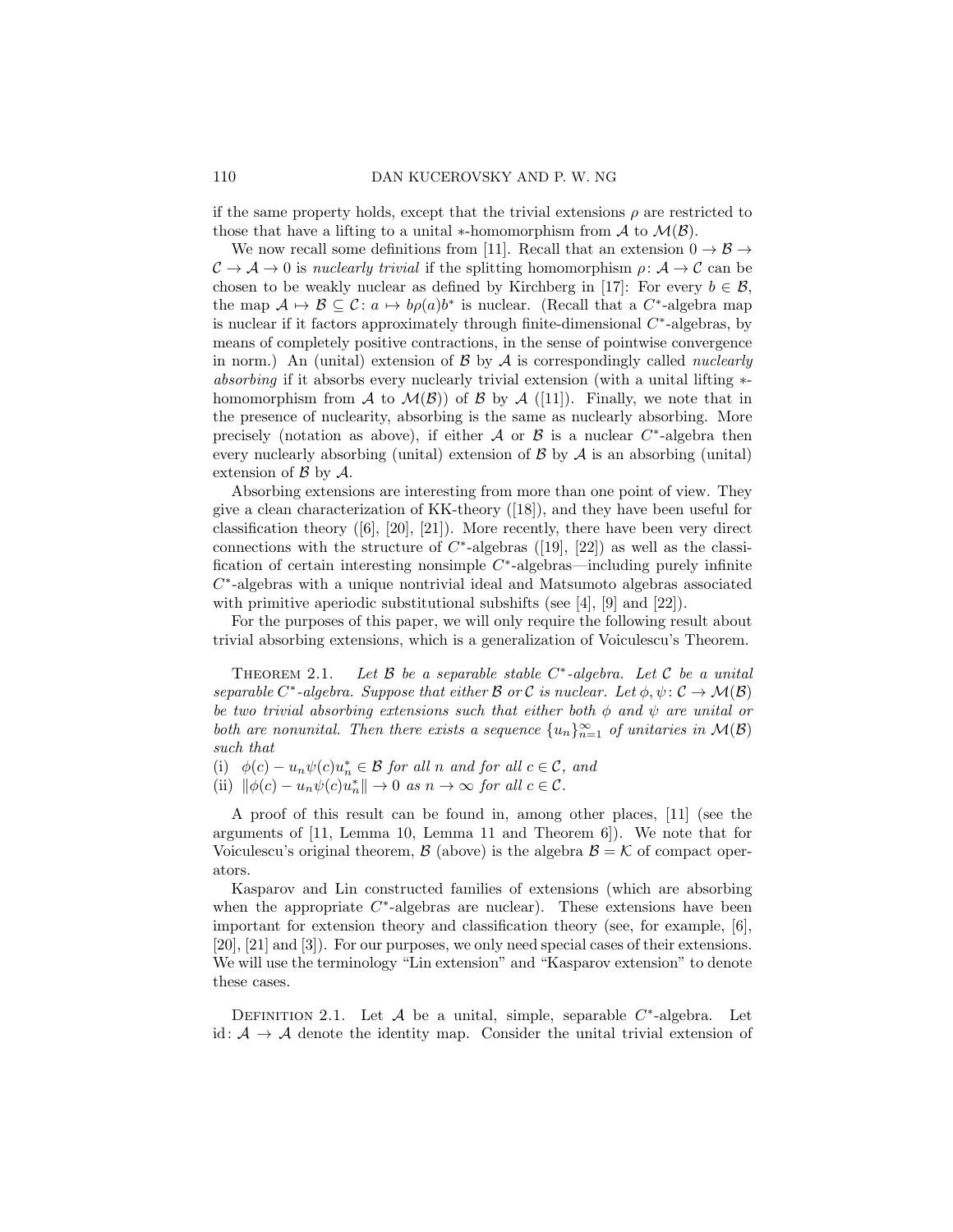$\mathcal{A} \otimes \mathcal{K}$  by  $\mathcal{A}$  given by the \*-homomorphism id  $\otimes 1_{\mathcal{M}(\mathcal{K})} : \mathcal{A} \to \mathcal{M}(\mathcal{A} \otimes \mathcal{K})$ , which is called the *Lin extension* of  $\mathcal{A} \otimes \mathcal{K}$  by  $\mathcal{A}$ .

DEFINITION 2.2. Let  $A$  be a unital, simple, separable  $C^*$ -algebra and let B be a separable  $C^*$ -algebra. Let  $\mathcal H$  be a separable, infinite-dimensional Hilbert space, and let  $\phi: \mathcal{A} \to \mathbb{B}(\mathcal{H})$  be a unital  $*$ -representation. Consider the unital trivial extension  $\tau$  of  $\mathcal{B} \otimes \mathcal{K}$  by  $\mathcal{A}$  given by composing the ∗-homomorphism  $1_{\mathcal{M}(\mathcal{B})}\otimes \phi\colon \mathcal{A}\to \mathcal{M}(\mathcal{B})\otimes \mathbb{B}(\mathcal{H})$  with the natural inclusion map  $\mathcal{M}(\mathcal{B})\otimes \mathbb{B}(\mathcal{H})\subseteq$  $\mathcal{M}(\mathcal{B}\otimes\mathcal{K})$ .  $\tau$  is called a *Kasparov extension* of  $\mathcal{B}\otimes\mathcal{K}$  by  $\mathcal{A}$ .

The extensions of Lin and Kasparov are important for the K-theoretic classification of simple unital separable nuclear  $C^*$ -algebras (see [6], [20] and [21]). Among other things, the results of Lin and Kasparov imply that the Lin and Kasparov extensions are nuclearly absorbing. Since we will be using this, we will state it as a theorem. Proofs can be found in [11], [20] and [21]. ([11] contains a unified treatment.)

THEOREM 2.2. Let  $A$  be a unital simple separable  $C^*$ -algebra and let  $B$  be *a separable* C ∗ *-algebra. Then we have the following:*

- (i) *The Lin extension, of* A ⊗ K *by* A*, is nuclearly absorbing.*
- (ii) *The Kasparov extension, of* B ⊗ K *by* A*, is nuclearly absorbing.*

The suspended versions of Lin's extensions are also of great interest. (See [6].)

DEFINITION 2.3. Let  $A$  be a unital, separable, simple  $C^*$ -algebra, and let  $S\mathcal{A} := C_0(0,1) \otimes \mathcal{A}$  denote the suspension of  $\mathcal{A}$ .

The trivial extension of  $S\mathcal{A} \otimes \mathcal{K}$  by  $\mathcal{A}$ , given by  $\mathcal{A} \to \mathcal{M}(S\mathcal{A} \otimes \mathcal{K})$ :  $a \mapsto$  $1_{\mathcal{M}(C_0(0,1))} \otimes a \otimes 1_{\mathcal{M}(\mathcal{K})}$ , is called the *suspended Lin extension* of  $S\mathcal{A} \otimes \mathcal{K}$  by  $\mathcal{A}$ .

Theorem 17 (iii) of [11] also shows that the suspended Lin extension is nuclearly absorbing. Since we will cite this, we again state it as a theorem.

Theorem 2.3. *Let* A *be a unital separable simple* C ∗ *-algebra. Then the suspended Lin extension, of* SA ⊗ K *by* A*, is nuclearly absorbing.*

From Theorems 2.1, 2.2 and 2.3, we see that for a unital separable simple nuclear  $C^*$ -algebra A, the Kasparov and suspended Lin extensions, of  $S\mathcal{A} \otimes \mathcal{K}$ by A, are approximately unitarily equivalent (with unitaries in  $\mathcal{M}(S\mathcal{A}\otimes\mathcal{K})$ ).

3. Amenability of  $U(\mathcal{M}(\mathcal{A}\otimes\mathcal{K}))$ . Our proof of amenability and extreme amenability involves the use of a locally dense net.

DEFINITION 3.1. Let G be a topological group, and let  $\Pi$  be a uniform structure on  $G$  that is compatible with the topology on  $G$ . Let us say that a net of subgroups  $\{H_{\lambda}\}_{\lambda \in \Lambda}$  of G is *locally dense* in G if for every entourage  $\mathcal{E} \in \Pi$ and every finite set  ${g_i}_{i=1}^n$  in G, there is a  $\lambda_0 \in \Lambda$  such that for  $\lambda \geq \lambda_0$  and for  $1 \leq i \leq n$ ,  $({g_i} \times H_\lambda) \cap \mathcal{E} \neq \phi$ .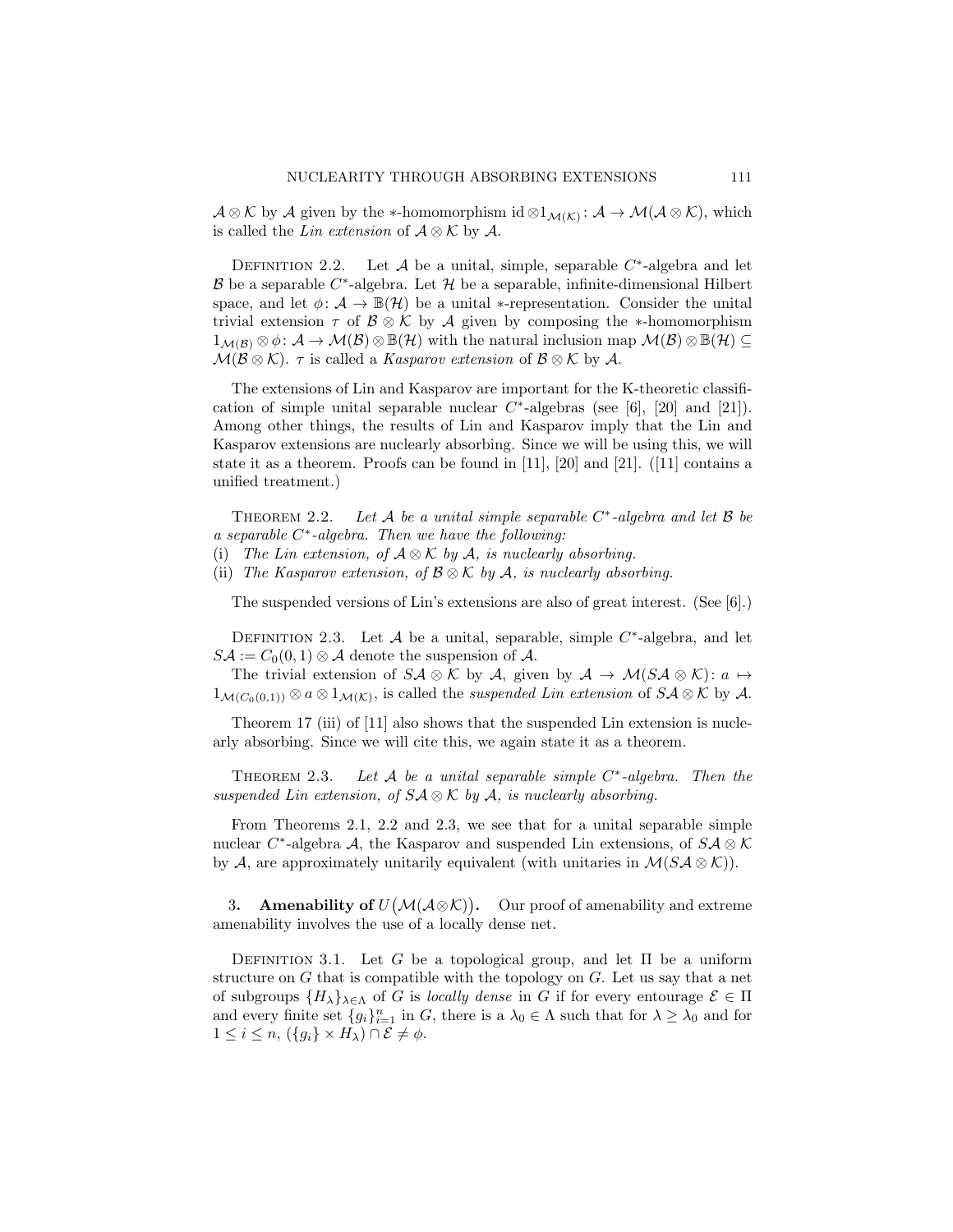The next lemma will be used in proving (extreme) amenability. The proofs for amenability and extreme amenability are almost the same, and are exercises in point-set topology.

Lemma 3.1. *Let* G *be a topological group, and let* Π *be a uniform structure on* G *that is compatible with the topology on* G*. If* (G, Π) *has a locally dense net*  ${H_{\lambda}}_{\lambda \in \Lambda}$  *consisting of (extremely) amenable subgroups, then* G *is (extremely) amenable.*

We need the following well-known perturbation result (the proof of which can be found in, say, [7, Lemma II.3.2]—and many other places).

Lemma 3.2. *There exists a continuous, positive real-valued function* h *with*  $h(0) = 0$  such that the following statement holds. Let  $\mathcal{A}_0$  be a unital  $C^*$ -algebra, *and let a be an element of*  $A_0$ *. Suppose that*  $||a||$  *is within*  $\delta$  *of* 1*, and suppose that*  $aa^*a$  *is within*  $\delta$  *of*  $a$ *. Then*  $a$  *is within*  $h(\delta)$  *of*  $a$  *partial isometry in*  $\mathcal{A}_0$ *.* 

Let A be a unital C<sup>\*</sup>-algebra. For every  $b \in \mathcal{A} \otimes \mathcal{K}$  and for every  $\epsilon > 0$ , we can find an isometry  $S \in \mathcal{M}(\mathcal{A} \otimes \mathcal{K})$  such that  $||S^*bS|| < \epsilon$ . From this and the argument of [11, p. 401, paragraph three], we have the following result.

Lemma 3.3. *Let* A *be a unital* C ∗ *-algebra. Suppose that* p *is a projection in*  $A \otimes K$ *. Then*  $1_{\mathcal{M}(A \otimes K)} - p$  *is Murray–von Neumann equivalent to*  $1_{\mathcal{M}(A \otimes K)}$ *in*  $\mathcal{M}(\mathcal{A}\otimes\mathcal{K})$ *.* 

Finally, let us recall what is meant by "approximate unitary equivalence". Let  $\tau, \rho: \mathcal{C} \to \mathcal{M}(\mathcal{B})$  be two trivial extensions of  $\mathcal{B}$  by  $\mathcal{C}$ . We say that  $\tau$  and  $\rho$  are *approximately unitarily equivalent* if there exists a sequence  ${u_n}_{n=1}^{\infty}$  of unitaries in  $\mathcal{M}(\mathcal{B})$  such that  $\{u_n \tau(\cdot) u_n^*\}_{n=1}^{\infty}$  converges pointwise to  $\rho(\cdot)$ .

Theorem 3.4. *Let* A *be a unital, simple, separable* C ∗ *-algebra. Denote by*  $G := U(\mathcal{M}(\mathcal{A} \otimes \mathcal{K}))$  the unitary group of the multiplier algebra of  $\mathcal{A} \otimes \mathcal{K}$ , with *the strict topology. The following conditions are equivalent:*

- (a) A *is a nuclear* C ∗ *-algebra.*
- (b) G *is an amenable topological group.*
- (c) G *is an extremely amenable topological group.*
- (d) *The Kasparov extension, of* A ⊗ K *by* A*, is absorbing.*
- (e) *The Lin and Kasparov extensions, of* A⊗K *by* A*, are approximately unitarily equivalent.*
- (f) *The Kasparov extension, of* SA ⊗ K *by* A*, is absorbing.*
- (g) *The suspended Lin extension and the Kasparov extension, of*  $S\mathcal{A} \otimes \mathcal{K}$  *by*  $\mathcal{A}$ *, are approximately unitarily equivalent.*

Proof. First, it follows by Theorem 2.1, Theorem 2.2, and Theorem 2.3 that (a) implies (d), (a) implies (e), (a) implies  $(f)$ , and (a) implies  $(g)$ . Also, that (c) implies (b) is immediate.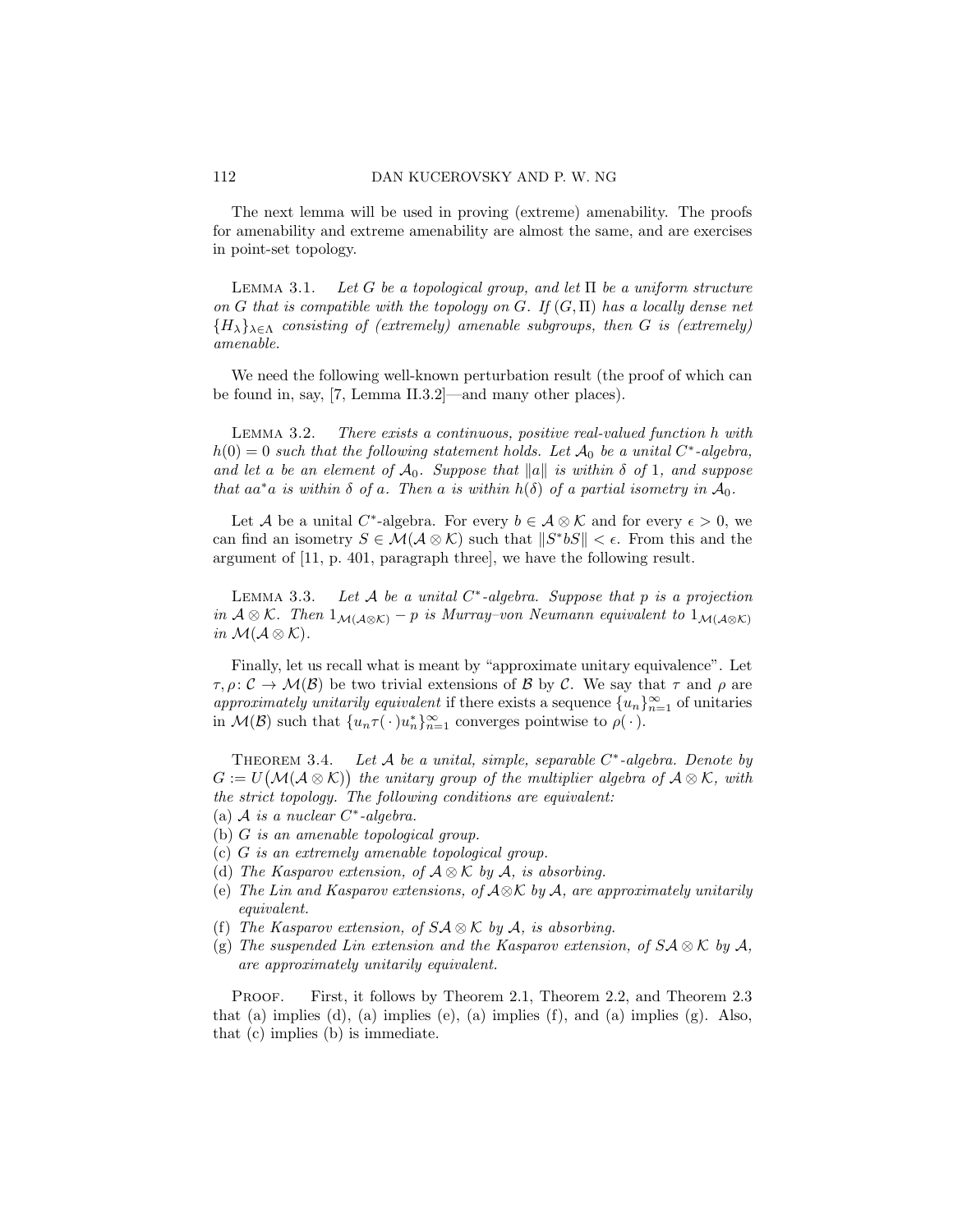Next we prove that (b) implies (a). Since the weak<sup>\*</sup> topology (from  $(\mathcal{A}\otimes\mathcal{K})^{**}$ ) on  $\mathcal{M}(\mathcal{A}\otimes\mathcal{K})$  is weaker than the strict topology, if  $G=U(\mathcal{M}(\mathcal{A}\otimes\mathcal{K}))$  is amenable in the strict topology then  $U(\mathcal{M}(\mathcal{A}\otimes\mathcal{K}))$  is amenable in the weak<sup>\*</sup> topology. Hence, since  $U(\mathcal{M}(\mathcal{A}\otimes\mathcal{K}))$  is weak<sup>\*</sup>-dense in  $U((\mathcal{A}\otimes\mathcal{K})^{**})$ , the latter group is amenable in the weak<sup>\*</sup> topology. By de la Harpe's result ([8]),  $(\mathcal{A} \otimes \mathcal{K})^{**}$  is then an amenable von Neumann algebra. Hence, by Choi–Effros ([5]),  $\mathcal{A} \otimes \mathcal{K}$  is a nuclear  $C^*$ -algebra. Hence,  $\mathcal A$  is a nuclear  $C^*$ -algebra.

We now prove that (d) implies (c). Let b be a strictly positive element of  $\mathcal{A} \otimes \mathcal{K}$  such that  $||b|| \leq 1$ . Denote by d the metric on  $G = U(\mathcal{M}(\mathcal{A} \otimes \mathcal{K}))$  given by  $d(V, W) = ||Vb - Wb|| + ||bV - bW||$ . Then d induces the strict topology on G.

Let  $\epsilon > 0$  be given. Let  $U_1, U_2, \ldots, U_N$  be a finite set of unitaries in  $G =$  $\mathcal{U}(\mathcal{M}(\mathcal{A}\otimes\mathcal{K}))$ . Since A is unital, we may choose a countable approximate unit  ${e_k}_{k=1}^{\infty}$  for  $A \otimes K$  consisting of an increasing sequence of projections. For simplicity, let us assume that for each k,  $e_k$  has the form  $e_k = 1_{\mathcal{A}} \otimes p_k$ , where  $p_k$  is a (finite rank) projection in K. (Hence,  $\{p_k\}_{k=1}^{\infty}$  is an increasing sequence of projections in  $K$ .) Now choose an integer  $K_1$  such that the following holds:

(\*) For all  $k \geq K_1$ , the elements b,  $be_k$ ,  $e_k b$  and  $e_k be_k$  are all within  $\delta_1$  of each other.

Since  ${e_k}_{k=1}^{\infty}$  is an approximate unit for  $\mathcal{A} \otimes \mathcal{K}$ , by Lemma 3.2, choose  $K_2 >$  $K_1$  and, for each i, choose a partial isometry  $v_i \in e_{K_2}(\mathcal{A} \otimes \mathcal{K})e_{K_2}$ , such that

- (3.1) (i)  $e_{K_1}v_i$  is within  $\delta_1$  of  $e_{K_1}U_i$ ,
	- (ii)  $v_i e_{K_1}$  is within  $\delta_1$  of  $U_i e_{K_1}$ ,
	- (iii) both the initial and range projections of  $v_i$  contain  $e_{K_1}$ .

Now, for  $1 \leq i \leq N$ ,  $e_{K_2} - v_i(v_i)^*$  and  $e_{K_2} - (v_i)^* v_i$  give the same class (of a projection) in  $K_0(\mathcal{A}\otimes\mathcal{K})$ . Hence, since  $\{e_k\}_{k=1}^\infty$  is an approximate unit for  $A \otimes K$ , let  $K_3 > K_2$  be such that  $e_{K_3} - v_i(v_i)^*$  is Murray–von Neumann equivalent to  $e_{K_3} - (v_i)^* v_i$  in  $A \otimes K$ , for all i. Hence, for  $1 \le i \le N$ , let  $w_i$  be a partial isometry in  $\mathcal{A} \otimes \mathcal{K}$  such that  $w_i$  has initial projection  $e_{K_3} - (v_i)^* v_i$  and range projection  $e_{K_3} - v_i(v_i)^*$ . Note that for  $1 \le i \le N$ ,  $v_i + w_i$  is a unitary of  $e_{K_3}(\mathcal{A}\otimes\mathcal{K})e_{K_3}.$ 

Recall that  $e_{K_3}$  has the form  $1_A \otimes p_{K_3}$  where  $p_{K_3}$  is a projection in K. Hence,  $e_{K_3}(\mathcal{A}\otimes\mathcal{K})e_{K_3}$  is \*-isomorphic to  $\mathbb{M}_{\mathrm{rank}(p_{K_3})}(\mathcal{A})$ , where  $\mathrm{rank}(p_{K_3})$  is the rank of  $p_{K_3}$ .

To simplify notation, we henceforth let " $m$ " denote the rank of the projection  $p_{K_3}$ .

Let  $\phi: \mathcal{A} \to \mathbb{B}(\mathcal{H})$  be a unital \*-representation. Extend this in the natural way to a unital \*-homomorphism  $\phi_m: \mathbb{M}_m(\mathcal{A}) \to \mathbb{M}_m(\mathbb{B}(\mathcal{H}))$ . Since  $\mathbb{M}_m(\mathcal{A}) \cong$  $e_{K_3}(\mathcal{A}\otimes\mathcal{K})e_{K_3}$  and  $\mathbb{M}_m(\mathbb{B}(\mathcal{H}))\cong\mathbb{B}(\mathcal{H}^m)\cong\mathbb{B}(\mathcal{H}),$  we get a unital \*-representation  $\phi_m: e_{K_3}(A \otimes \mathcal{K})e_{K_3} \to \mathbb{B}(\mathcal{H})$  (which we denote by the same symbol). We then get the unital \*-homomorphism  $1_{\mathcal{A}} \otimes \phi_m : e_{K_3}(\mathcal{A} \otimes \mathcal{K})e_{K_3} \to \mathcal{M}(\mathcal{A} \otimes \mathcal{K}).$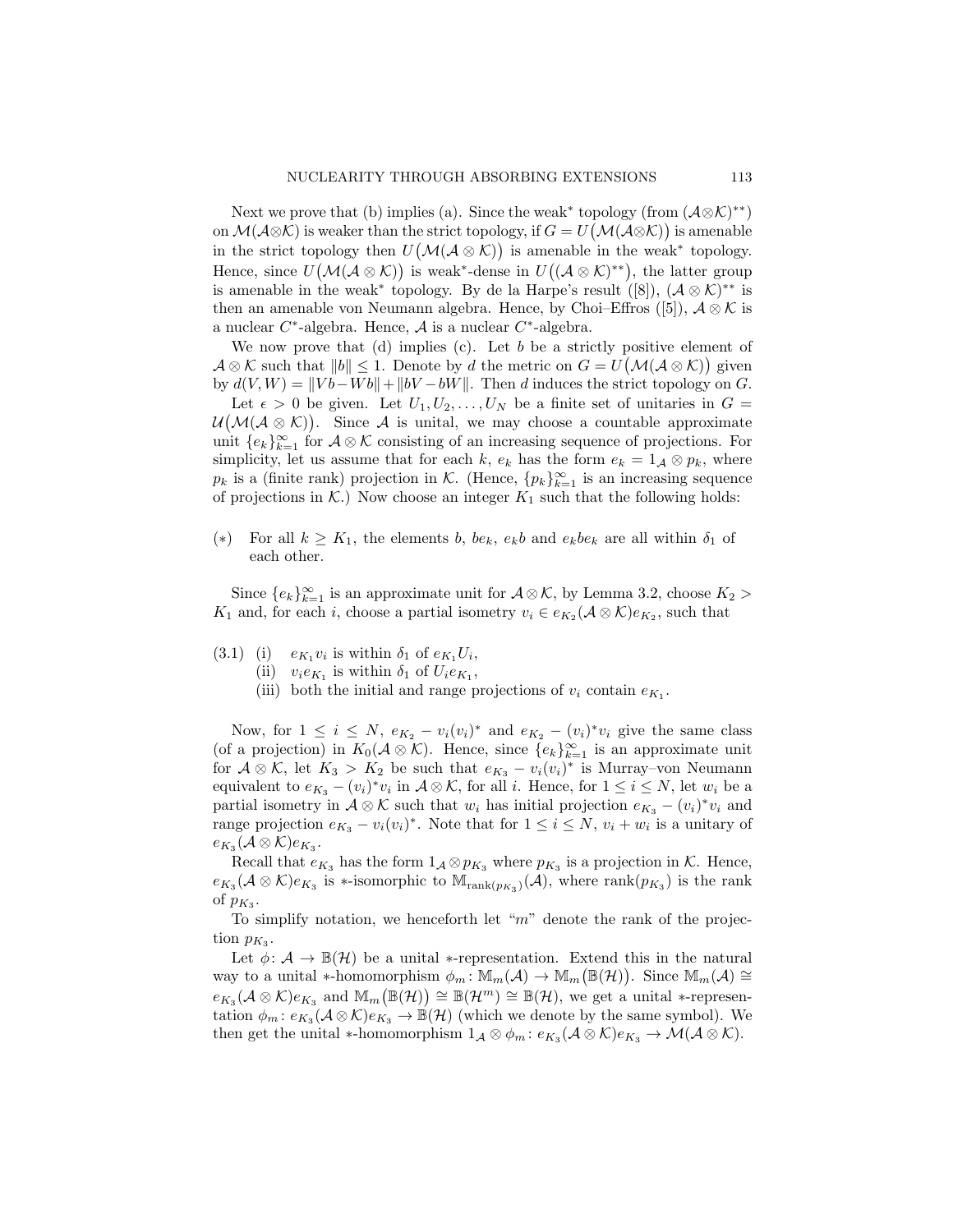Let  ${P_n}_{n=1}^{\infty}$  be a sequence of pairwise orthogonal projections in  $\mathcal{M}(\mathcal{A}\otimes\mathcal{K})$ such that

- (3.2) (i)  $P_n \sim 1_{\mathcal{M}(\mathcal{A}\otimes\mathcal{K})}$  for all  $n \geq 1$ ,
	- (ii)  $1_{\mathcal{M}(\mathcal{A}\otimes\mathcal{K})}=\sum_{n=1}^{\infty}P_n$ , where the sum converges in the strict topology on  $\mathcal{M}(\overline{A \otimes \mathcal{K}})$ .

For each  $n \geq 1$ , let  $S_n \in \mathcal{M}(\mathcal{A} \otimes \mathcal{K})$  be an isometry with range projection  $P_n$ . Let  $\psi: e_{K_3}(A \otimes \mathcal{K})e_{K_3} \to \mathcal{M}(\mathcal{A} \otimes \mathcal{K})$  be the trivial extension given by  $\psi(a) :=$  $\sum_{l=1}^{\infty} S_{2l}^{100} S_{2l}^{*}$ . Also, let  $T \in \mathcal{M}(\mathcal{A} \otimes \mathcal{K})$  be an isometry with range projection  $TT^* = \sum_{l=0}^{\infty} S_{2l+1} S_{2l+1}^*$ . Let  $\tilde{\phi}_m : e_{K_3}(\mathcal{A} \otimes \mathcal{K}) e_{K_3} \to \mathcal{M}(\mathcal{A} \otimes \mathcal{K})$  be the trivial extension given by  $\tilde{\phi}_m(a) := T(1_{\mathcal{A}} \otimes \phi_m(a))T^*$ .

Now by hypothesis, the Kasparov extension  $1_{\mathcal{A}} \otimes \phi$ , of  $\mathcal{A} \otimes \mathcal{K}$  by  $\mathcal{A}$ , is absorbing. Hence, the extension  $1_{\mathcal{A}} \otimes \phi_m$ , of  $\mathcal{A} \otimes \mathcal{K}$  by  $\mathbb{M}_m(\mathcal{A})$ , is absorbing. Hence, let  $V \in \mathcal{M}(\mathcal{A}\otimes\mathcal{K})$  be a unitary and for each  $1 \leq i \leq N$ , let  $b_i \in \mathcal{A}\otimes\mathcal{K}$  be such that

$$
\psi(v_i+w_i)+\tilde{\phi}_m(v_i+w_i)+b_i=V\big(1_{\mathcal{A}}\otimes\phi_m(v_i+w_i)\big)V^*.
$$

Since  $\sum_{n=1}^{\infty} P_n = 1_{\mathcal{M}(\mathcal{A}\otimes\mathcal{K})}$ , where the sum converges in the strict topology, there exists  $M \geq 1$  such that for all  $n \geq M$  and for  $1 \leq i \leq N$ ,  $||P_n b_i||$ ,  $||b_i P_n||$ both have norm strictly less than  $\delta_1$ . Hence, it follows that for  $1 \leq i \leq N$ ,

$$
\begin{aligned} (*) \qquad S_{2M}(v_i + w_i) S_{2M}^* \\ &= P_{2M} \big( \psi(v_i + w_i) + \tilde{\phi}_m(v_i + w_i) \big) \\ &= \big( \psi(v_i + w_i) + \tilde{\phi}_m(v_i + w_i) \big) P_{2M}, P_{2M} V \big( 1_{\mathcal{A}} \otimes \phi_m(v_i + w_i) \big) V^*, \end{aligned}
$$

and  $V(1_A \otimes \phi_m(v_i + w_i))V^*P_{2M}$  are all within  $2\delta_1$  of each other in norm.

Multiplying the operators in (\*\*) by  $S_{2M}e_{K_3}$  and multiplying by  $e_{K_3}S_{2M}^*$ , we get that for  $1 \leq i \leq N$ ,

(3.3) (i)  $S_{2M}(v_i + w_i)e_{K_3}$  is within  $2\delta_1$  of  $V(1 \otimes \phi_m(v_i + w_i))V^*S_{2M}e_{K_3}$ , (ii)  $e_{K_3}(v_i + w_i)S_{2M}^*$  is within  $2\delta_1$  of  $e_{K_3}S_{2M}^*V(1 \otimes \phi_m(v_i + w_i))V^*$ .

From (3.3)(i), we have that for  $1 \leq i \leq N$ ,  $P_{2M}V(1 \otimes \phi_m(v_i + w_i))V^*S_{2M}e_{K_3}$ is within  $4\delta_1$  of  $V(1 \otimes \phi_m(v_i + w_i))V^*S_{2M}e_{K_3}$ . Hence,

(3.4) 
$$
\|(1 - P_{2M})V(1 \otimes \phi_m(v_i + w_i))V^*S_{2M}e_{K_3}\| < 4\delta_1.
$$

From  $(3.3)(i)$  again, we have that for  $1 \leq i \leq N$ ,  $(v_i + w_i)e_{K_3}$  is within  $2\delta_1$  of  $S_{2M}^* V (1 \otimes \phi_m(v_i + w_i)) V^* S_{2M} e_{K_3}$ . Hence,  $e_{K_3} S_{2M}^* V (1 \otimes \phi_m(v_i + w_i)) V^* S_{2M} e_{K_3}$ is within  $4\delta_1$  of  $S^*_{2M}V(1\otimes \phi_m(v_i+w_i))V^*S_{2M}e_{K_3}$ . Hence, recalling that  $P_{2M}$  =  $S_{2M}S_{2M}^*$ , we have that

$$
||(P_{2M}-S_{2M}e_{K_3}S_{2M}^*)V(1\otimes \phi_m(v_i+w_i))V^*S_{2M}e_{K_3}||<4\delta_1.
$$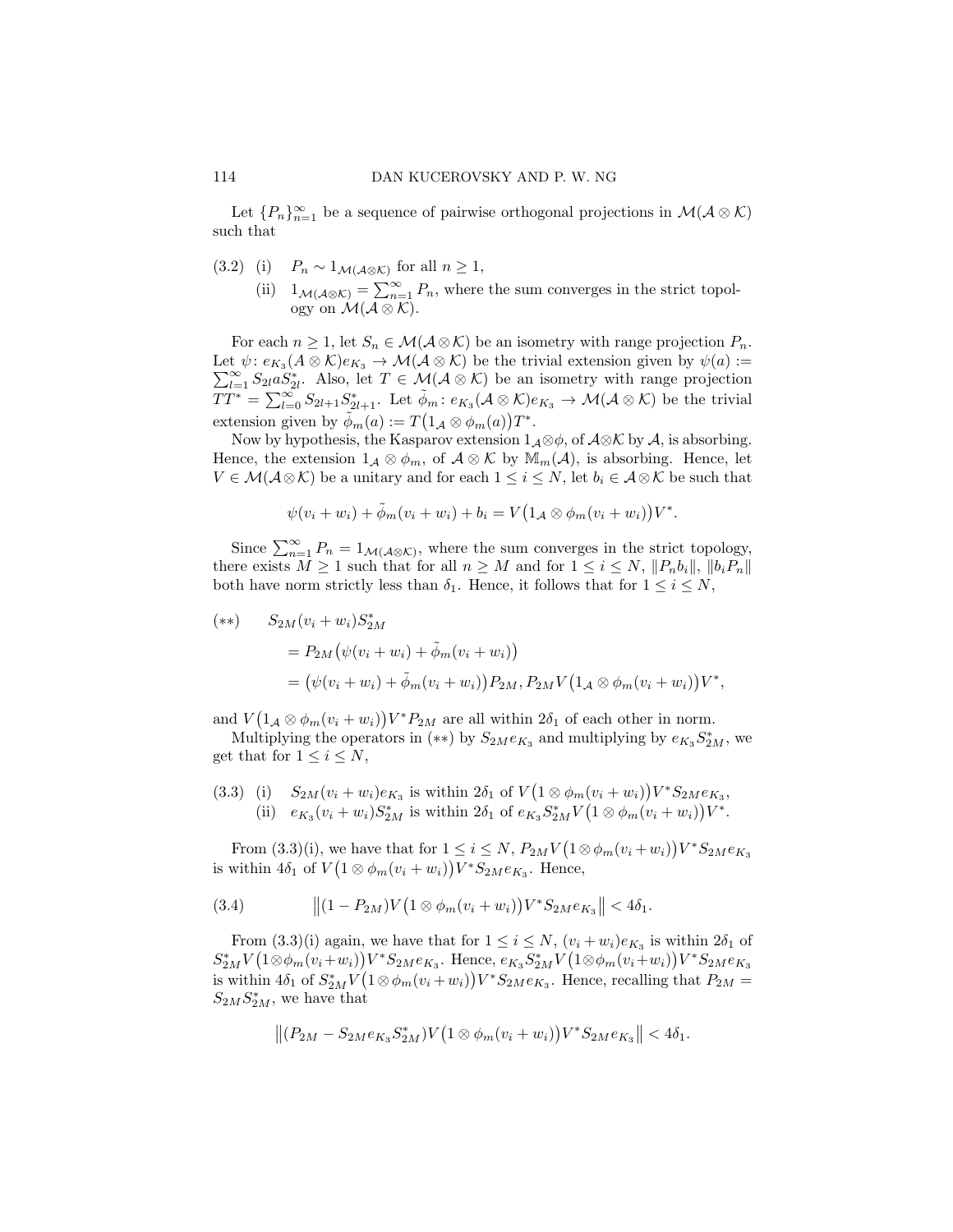From this and (3.4), we have that

$$
(3.5) \t\t ||(1 - S_{2M}e_{K_3}S_{2M}^*)V(1 \otimes \phi_m(v_i + w_i))V^*S_{2M}e_{K_3}|| < 8\delta_1.
$$

Applying a similar argument to  $(3.3)(ii)$ , we have that

$$
(3.6) \t\t ||e_{K_3}S_{2M}^*V(1\otimes \phi_m(v_i+w_i))V^*(1-S_{2M}e_{K_3}S_{2M}^*)|| < 8\delta_1.
$$

Now,  $e_{K_3} S_{2M}^* V$  is a partial isometry in  $A \otimes \mathcal{K}$ . Hence, by Lemma 3.3, we can extend  $e_{K_3} S_{2M}^* V$  to a unitary  $W \in \mathcal{M}(\mathcal{A} \otimes \mathcal{K})$ . From (\*), (3.1), (3.3), and (3.5), we have that for  $1 \leq i \leq N$ ,

$$
||U_i b - W(1 \otimes \phi_m(v_i + w_i))W^* b||
$$
  
\n
$$
\leq ||U_i e_{K_1} b - W(1 \otimes \phi_m(v_i + w_i))W^* e_{K_1} b||
$$
  
\n
$$
+ ||(U_i - W(1 \otimes \phi_m(v_i + w_i))W^*)(b - e_{K_1} b)||
$$
  
\n
$$
< ||U_i e_{K_1} b - W(1 \otimes \phi_m(v_i + w_i))W^* e_{K_1} b|| + 2\delta_1
$$
  
\n
$$
\leq ||U_i e_{K_1} b - v_i e_{K_1} b||
$$
  
\n
$$
+ ||(v_i + w_i) e_{K_1} b - S_{2M}^* V(1 \otimes \phi_m(v_i + w_i))V^* S_{2M} e_{K_1} b||
$$
  
\n
$$
+ ||S_{2M}^* V(1 \otimes \phi_m(v_i + w_i))V^* S_{2M} e_{K_1} b||
$$
  
\n
$$
- e_{K_3} S_{2M}^* V(1 \otimes \phi_m(v_i + w_i))V^* S_{2M} e_{K_1} b||
$$
  
\n
$$
+ ||(e_{K_3} S_{2M}^* V - W)(1 \otimes \phi_m(v_i + w_i))V^* S_{2M} e_{K_1} b|| + 2\delta_1
$$
  
\n
$$
< \delta_1 + 2\delta_1 + 8\delta_1 + 8\delta_1 + 2\delta_1
$$
  
\n
$$
= 21\delta_1.
$$

By a similar argument, we have that for  $1 \leq i \leq N$ ,

$$
||bU_i - bW(1 \otimes \phi_m)(v_i + w_i)W^*|| < 21\delta_1.
$$

Hence, if we choose  $\delta_1 = \epsilon/42$ , then for  $1 \leq i \leq N$ ,

$$
d(U_i, W(1 \otimes \phi_m)(v_i + w_i)W^*) < \epsilon.
$$

Since  $\epsilon$  is arbitrary, we see that the family  $\{g(1_{\mathcal{A}} \otimes U(\mathcal{M}(\mathcal{K})))g^{-1}\}_{g \in G}$  naturally gives a locally dense net of subgroups of G. Moreover, since  $1_{\mathcal{A}} \otimes$  $U(\mathcal{M}(\mathcal{K})) \cong U(\mathbb{B}(\mathcal{H}))$  is an extremely amenable topological subgroup of  $G$  ([15]),  $g(1_{\mathcal{A}} \otimes U(\mathcal{M}(\mathcal{K})))g^{-1}$  is an extremely amenable topological subgroup of G for every  $g \in G$ . (Note that the strict topology on  $1_{\mathcal{A}} \otimes U(\mathcal{M}(\mathcal{K})) \subseteq \mathcal{M}(\mathcal{A} \otimes \mathcal{K})$  agrees with the strict topology on  $U(\mathcal{M}(\mathcal{K})) \subseteq \mathcal{M}(\mathcal{K})$  since  $U(\mathcal{M}(\mathcal{K}))$  is bounded.) Therefore, by Lemma 3.1, G is an extremely amenable topological group. This completes the proof of (d) implies (c).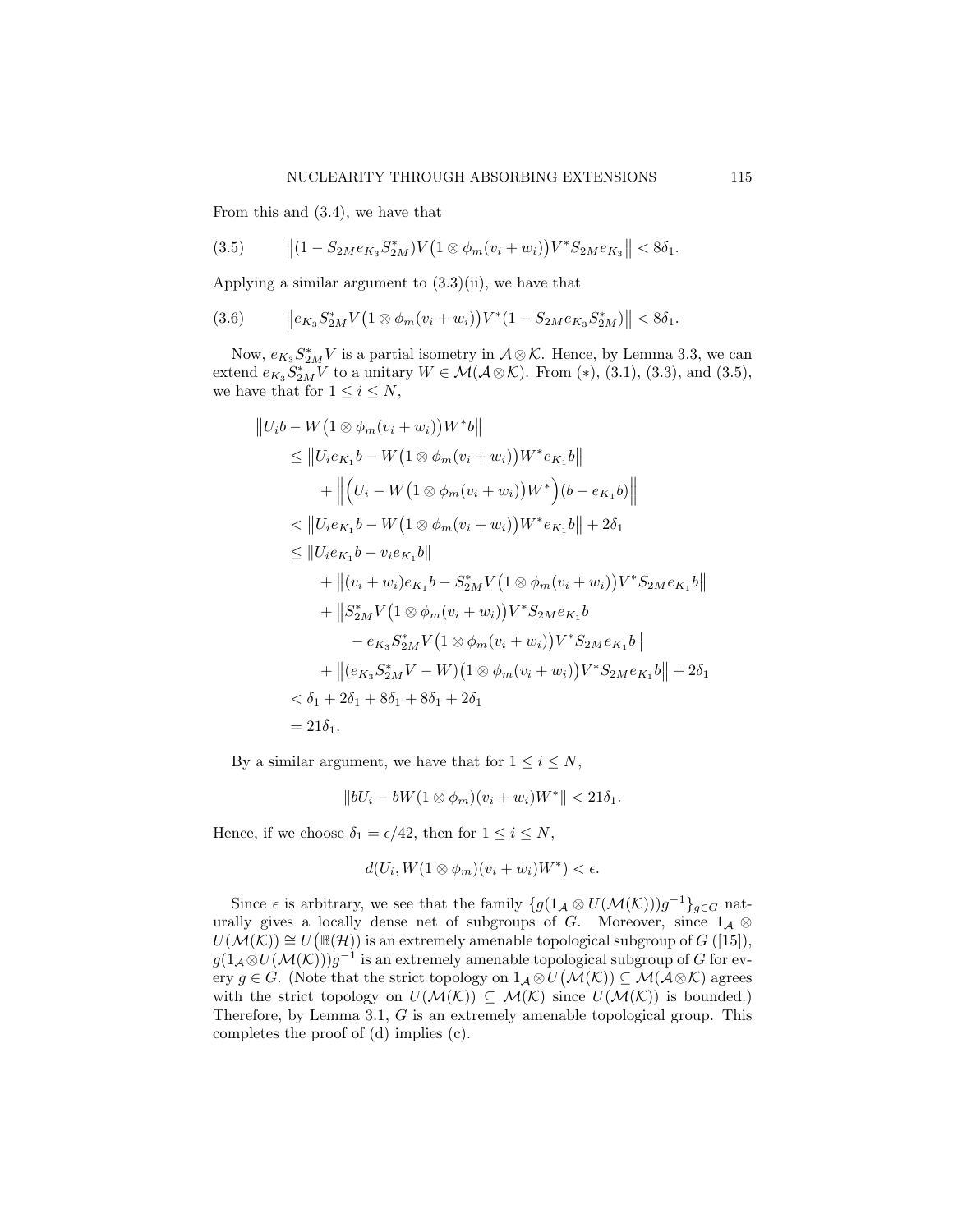The proof that (e) implies (c) is similar to that of (d) implies (c). We sketch the argument for the benefit of the reader. Let b and  $d(\cdot, \cdot)$  be as in the argument of (d) implies (c). Let  $\epsilon > 0$  be given. Let  $U_1, U_2, \ldots, U_N$  be a finite set of unitaries in  $G =_{df} U(\mathcal{M}(\mathcal{A} \otimes \mathcal{K}))$ . As in the proof of (d) implies (c), we prove that  $U_1, U_2, \ldots, U_N$  can be approximated within  $\epsilon$  by an extremely amenable subgroup of  $G$ , with respect to the metric  $d$ .

Let  ${e_k}_{k=1}^{\infty}, {p_k}_{k=1}^{\infty}, K_1, K_2, K_3, v_i, w_i (1 \le i \le N)$  and m be as in the proof of (d) implies (c). Let  $\{q_k\}_{k=1}^{\infty}$  be a sequence of pairwise orthogonal projections in  $\mathcal{A} \otimes \mathcal{K}$  such that

- (i)  $q_1 = p_{K_3}$ ,
- (ii)  $\sum_{k=1}^{\infty} q_k = 1_{\mathcal{M}(\mathcal{A}\otimes\mathcal{K})}$  where the sum converges in the strict topology on  $\mathcal{M}(\mathcal{A}\otimes\mathcal{K}),$  and
- (iii)  $q_k \sim q_1$  for all  $k \geq 1$ .

For each  $i \geq 1$ , let  $s_i \in A \otimes \mathcal{K}$  be a partial isometry with initial projection  $q_1$ and range projection  $q_i$ . In particular, let us choose  $s_1 = q_1$ .

Consider the unital ∗-homomorphism

$$
\tilde{\psi} \colon p_{K_3}(\mathcal{A}\otimes \mathcal{K})p_{K_3}\cong \mathbb{M}_m(\mathcal{A})\to \mathcal{M}(\mathcal{A}\otimes \mathcal{K})\cong \mathcal{M}\big(\mathbb{M}_m(\mathcal{A})\otimes \mathcal{K}\big)
$$

that is given by  $\tilde{\psi}(a) =_{df} \sum_{k=1}^{\infty} s_i a s_i^*$  for all  $a \in q_1(\mathcal{A} \otimes \mathcal{K})q_1 = p_{K_3}(\mathcal{A} \otimes \mathcal{K})p_{K_3} \cong$  $\mathbb{M}_m(\mathcal{A})$ . Note that  $\psi$  is a Lin extension of  $\mathbb{M}_m(\mathcal{A})\otimes\mathcal{K}$  by  $\mathbb{M}_m(\mathcal{A})$ . Now consider the Kasparov extension  $1_{\mathcal{A}} \otimes \phi_m$ , of  $\mathbb{M}_m(\mathcal{A}) \otimes \mathcal{K}$  by  $\mathbb{M}_m(\mathcal{A})$ , that is defined in the proof of (b) implies (a). Since the Lin and Kasparov extensions of  $\mathcal{A} \otimes \mathcal{K}$ by  $A$  are approximately unitarily equivalent, the Lin and Kasparov extensions of  $\mathbb{M}_m(\mathcal{A}) \otimes \mathcal{K}$  by  $\mathbb{M}_m(\mathcal{A})$  are approximately unitarily equivalent. Hence,  $\psi$ and  $1_A \otimes \phi_m$  are approximately unitarily equivalent. The rest of the argument is similar to that of (b) implies (a), except that here the maps  $\psi$  and  $1_A \otimes \phi_m$  replace the maps  $\psi + \phi_m$  and  $1_{\mathcal{A}} \otimes \phi_m$  (from the proof of (b) implies (a)) respectively.

We now prove that (f) implies (d). Let  $K: \mathcal{A} \to \mathcal{M}(\mathcal{A} \otimes \mathcal{K})$  be a Kasparov extension and let  $\tau: \mathcal{A} \to \mathcal{M}(\mathcal{A} \otimes \mathcal{K})$  be a trivial extension, of  $\mathcal{A} \otimes \mathcal{K}$ by A. Referring to the definition of Kasparov extension, let  $\sigma: \mathcal{A} \to \mathbb{B}(\mathcal{H})$  be a unital  $*$ -homomorphism such that  $K = 1_{\mathcal{A}} \otimes \sigma$ . Then consider the Kasparov extension  $SK: \mathcal{A} \to \mathcal{M}(S\mathcal{A} \otimes \mathcal{K})$  that is given by  $SK = 1_{\mathcal{M}(S\mathcal{A})} \otimes \sigma$ . Since  $S\mathcal{A}\otimes\mathcal{K}$  is an ideal of  $C[0,1]\otimes\mathcal{A}\otimes\mathcal{K}$ , there is a natural unital \*-homomorphism  $\mathcal{M}(C[0,1] \otimes A \otimes \mathcal{K}) \to \mathcal{M}(S\mathcal{A} \otimes \mathcal{K})$ . Composing this with the natural unital ∗-homomorphism  $\mathcal{M}(A \otimes \mathcal{K}) \to \mathcal{M}(C[0,1] \otimes \mathcal{A} \otimes \mathcal{K})$ , we get a natural unital **∗-homomorphism**  $\iota: \mathcal{M}(\mathcal{A} \otimes \mathcal{K}) \to \mathcal{M}(S\mathcal{A} \otimes \mathcal{K})$ . From this, we get a unital trivial extension  $S\tau := \iota \circ \tau : \mathcal{A} \to \mathcal{M}(S\mathcal{A} \otimes \mathcal{K})$  of  $S\mathcal{A} \otimes \mathcal{K}$  by  $\mathcal{A}$ . Fix  $s \in (0,1)$ . Let  $\Psi_s \colon \mathcal{M}(S \mathcal{A} \otimes \mathcal{K}) \to \mathcal{M}(\mathcal{A} \otimes \mathcal{K})$  denote the unital, surjective \*-homomorphism gotten by point evaluation at s. Clearly,  $K = \Psi_s \circ SK$  and  $\tau = \Psi_s \circ S\tau$ . By hypothesis, SK is absorbing. Hence, let  $S_1, S_2 \in \mathcal{M}(\mathcal{A} \otimes \mathcal{K})$  be isometries with  $S_1S_1^* + S_2S_2^* = 1$  and let  $U \in \mathcal{M}(S\mathcal{A} \otimes \mathcal{K})$  be a unitary such that for every  $a \in \mathcal{A}$ ,

$$
S_1 SK(a) S_1^* + S_2 S \tau(a) S_2^* - USK(a) U^* \in S \mathcal{A} \otimes \mathcal{K}.
$$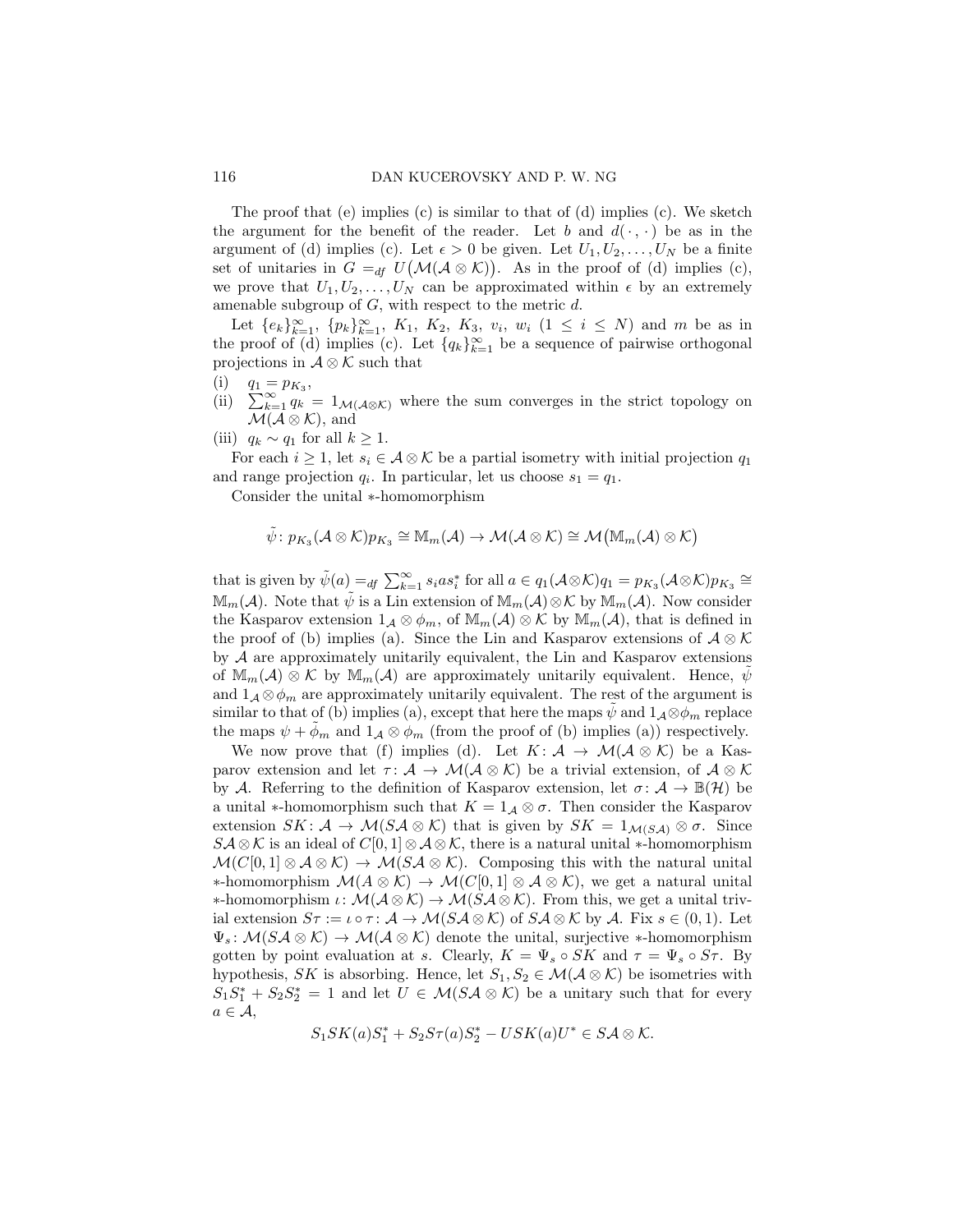Applying  $\Psi_s$  to all expressions, we obtain that for every  $a \in \mathcal{A}$ ,

$$
\Psi_s(S_1)K(a)\Psi_s(S_1)^* + \Psi_s(S_2)\tau(a)\Psi_s(S_2)^* - \Psi_s(U)K(a)\Psi_s(U)^* \in \mathcal{A} \otimes \mathcal{K}.
$$

Since  $\tau$  is arbitrary, we have that K is an absorbing extension.

The proof of (g) implies (e) is similar to the proof of (f) implies (d). Roughly speaking, by a point evaluation argument similar to that of  $(f)$  implies  $(d)$ , we can show that since the Lin and Kasparov extensions of  $S\mathcal{A}\otimes\mathcal{K}$  by  $\mathcal{A}$  are approximately unitarily equivalent, the Lin and Kasparov extensions of  $\mathcal{A} \otimes \mathcal{K}$ by  $A$  are approximately unitarily equivalent.

4. Nuclear  $C^*$ -algebras are exactly the  $C^*$ -algebras with lots of absorbing extensions. From the work of the previous section, it is clear that characterizations of absorbing extensions, for nuclear  $C^*$ -algebras, actually give characterizations of nuclearity using absorbing extensions.

First, recall that the results of [11] give characterizations of nuclearly absorbing extensions. To state them, we first recall two definitions:

DEFINITION 4.1. Let  $0 \to \mathcal{B} \to \mathcal{C} \to \mathcal{D} \to 0$  be an essential, unital extension of separable  $C^*$ -algebras.

- (i) We say that this extension is *purely large* if for every  $c \in C^+$  that is not in  $\mathcal{B}$ , the hereditary subalgebra that it generates,  $c\mathcal{B}c$ , contains a stable subalgebra that is full in  $\beta$ .
- (ii) We say that this extension is *properly purely large* if for every  $c \in C^+$  that is not in  $\mathcal{B}, \overline{c\mathcal{B}c}$  is itself stable and full in  $\mathcal{B}.$

We need to recall the definition of Kasparov extension in the nonsimple case. Let A be a unital separable  $C^*$ -algebra (which need not be simple) and let B be a separable  $C^*$ -algebra. An extension  $\tau$  of  $\mathcal{B} \otimes \mathcal{K}$  by  $\mathcal{A}$  is called a *Kasparov extension* if it is defined as in Definition 2.2, except that, additionally, the ∗-homomorphism  $\phi$  is required to have the property that if  $a \in \mathcal{A}$  is nonzero then  $\phi(a)$  is not an element of K.

The following result essentially follows from [11].

THEOREM 4.1. Let  $0 \to \mathcal{B} \otimes \mathcal{K} \to \mathcal{C} \to \mathcal{D} \to 0$  be an essential, unital *extension of separable* C ∗ *-algebras. The following conditions are equivalent:*

- (i) *The extension is nuclearly absorbing.*
- (ii) *The extension is purely large.*
- (iii) *The extension is properly purely large.*

PROOF. That (i) is equivalent to (ii) is the main result of [11]. That (iii) implies (ii) is immediate.

We shall now show that (i) and (ii) together imply (iii). Denote by  $\tau$  the given extension. Suppose that  $\tau$  satisfies (i) and (ii). Since  $\tau$  is nuclearly absorbing and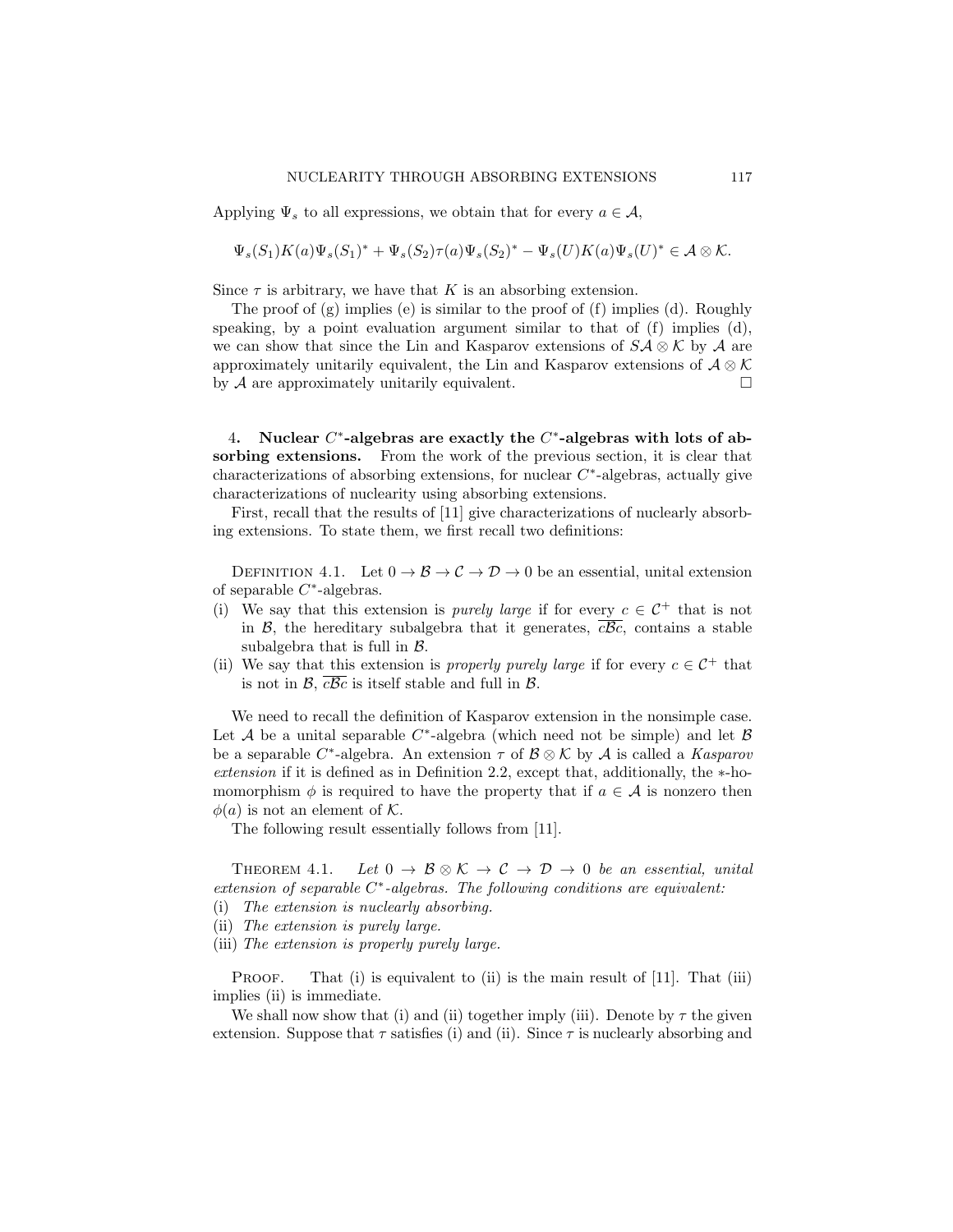since Kasparov extensions are nuclearly trivial,  $\tau$  absorbs every Kasparov extension. Choosing an appropriate Kasparov extension (say, an infinite repeat) and using the Hjelmborg–Rørdam characterization of stability ([16, Theorem 2.1]; see also [24, Theorem 2.2]), one can show that for every  $a \in \mathcal{D}^+\setminus\{0\}$ , if  $c \in \mathcal{M}(\mathcal{B}\otimes\mathcal{K})$ is a positive element which is a lifting of  $\tau(a)$  then  $c(\mathcal{B} \otimes \mathcal{K})c$  is stable. From this and (2), for all  $c \in C^+ \setminus \mathcal{B} \otimes \mathcal{K}$ ,  $\overline{c(\mathcal{B} \otimes \mathcal{K})c}$  is a stable full hereditary  $C^*$ -subalgebra of  $\mathcal{B}\otimes\mathcal{K}$ .  $□$ 

From Theorem 4.1 and the results of the previous section, it follows that nuclear C ∗ -algebras are exactly the ones with lots and lots of absorbing extensions. Indeed, nuclear  $C^*$ -algebras are, in a sense, "maximal" with respect to absorbing extensions:

THEOREM 4.2. Let A be a unital, separable, simple C<sup>\*</sup>-algebra. The fol*lowing conditions are equivalent:*

- (i) A *is a nuclear*  $C^*$ -algebra.
- (ii) *Every purely large extension of* A ⊗ K *is absorbing.*
- (iii) *Every properly purely large extension of*  $A \otimes K$  *is absorbing.*

PROOF. It remains in view of Theorems 4.1 and 3.4 to note that, by [11, Theorem 17 (iii)], the Kasparov extension of  $\mathcal{A} \otimes \mathcal{K}$  (for that matter, also the Lin extension) is always purely large. (Alternatively, by Theorem 2.2, the Kasparov and Lin extensions are nuclearly absorbing.)  $\Box$ 

## **REFERENCES**

- 1. M. B. Bekka, *Kazhdan's property (T) for the unitary group of a separable Hilbert space.* Geom. Funct. Anal. 13 (2003), 509–520.
- 2. L. G. Brown, *Determination of* A *from* M(A) *and related matters.* C. R. Math. Rep. Acad. Sci. Canada 10 (1988), 273–278.
- 3. B. Blackadar, *K-Theory for Operator Algebras.* Second Edition, Mathematical Sciences Research Institute Publications 5, Cambridge University Press, Cambridge, 1998.
- 4. T. M. Carlsen and S. Eilers, *Matsumoto K-groups associated to certain shift spaces.* Doc. Math. 9 (2004), 639–671.
- 5. M.-D. Choi and E. G. Effros, *Nuclear* C∗*-algebras and injectivity: the general case.* Indiana Univ. Math. J. 26 (1977), 443–446.
- 6. M. Dadarlat and S. Eilers, *On the classification of nuclear* C∗*-algebras.* Proc. London Math. Soc. 85 (2002), 168–210.
- 7. K. R. Davidson, C∗*-Algebras by Example.* Fields Institute Monographs 6, Amer. Math. Soc., Providence, Rhode Island, 1996.
- 8. P. de la Harpe, *Moyennabilité du groupe unitaire et propriété P de Schwartz des algèbres de von Neumann*. In: Algèbres d'opérateurs, Lecture Notes in Math. 725, Springer-Verlag, New York, 1979, 220–227.
- 9. S. Eilers, G. Restorff and E. Ruiz, *Classification of extensions of classifiable* C∗ *algebras.* Adv. Math. 222 (2009), 2153–2172.
- 10. G. A. Elliott and G. Gong, *On the classification of* C∗*-algebras of real rank zero, II.* Ann. of Math. 144 (1996), 497–610.
- 11. G. A. Elliott and D. Kucerovsky, *An abstract Voiculescu–Brown–Douglas–Fillmore absorption theorem.* Pacific J. Math. 198 (2001), 385–409.
- 12. T. Giordano and V. Pestov, *Some extremely amenable groups.* C. R. Math. Acad. Sci. Paris 334 (2002), 273–278.